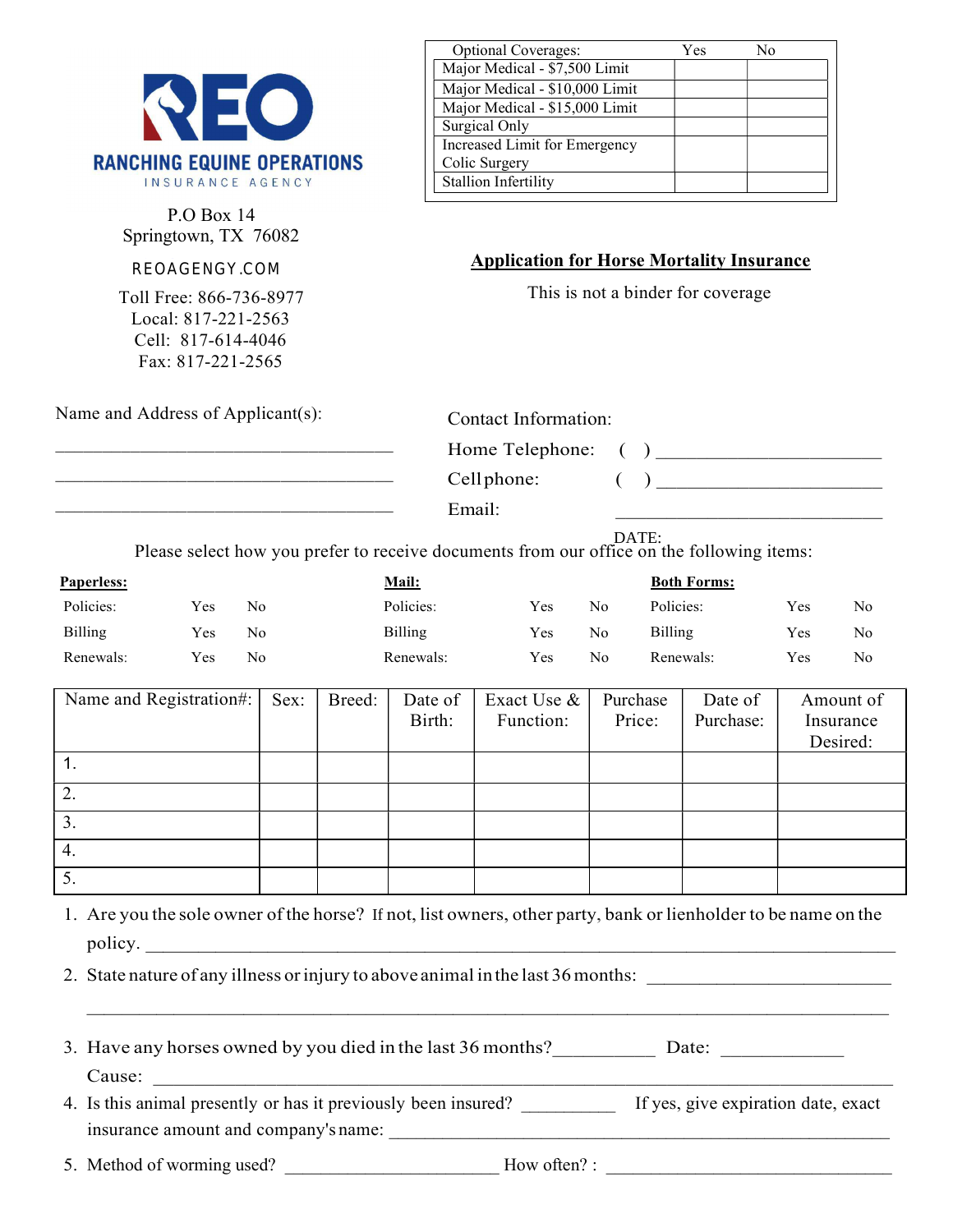- 6. Describe your feeding and supplement program:
- 7. Name, address and telephone number of your usual veterinarian:
- 8. Name, address and telephone and person having care, custody and control of horse if other than named insured:
- 9. Do you understand that immediate notification is required by telephone of any illness, injury, surgery, disease, or death or your claim may be denied, and do you agree to do so?
- 10. If you are insuring your horse for more than the purchase price, the amount of insurance must be justified by show record, training expenses incurred since the purchase of this animal, race winnings, stud fee paid if mare is in foal, etc. Please give information to justify value:

\_\_\_\_\_\_\_\_\_\_\_\_\_\_\_\_\_\_\_\_\_\_\_\_\_\_\_\_\_\_\_\_\_\_\_\_\_\_\_\_\_\_\_\_\_\_\_\_\_\_\_\_\_\_\_\_\_\_\_\_\_\_\_\_\_\_\_\_\_\_\_\_\_\_\_\_\_\_\_

\_\_\_\_\_\_\_\_\_\_\_\_\_\_\_\_\_\_\_\_\_\_\_\_\_\_\_\_\_\_\_\_\_\_\_\_\_\_\_\_\_\_\_\_\_\_\_\_\_\_\_\_\_\_\_\_\_\_\_\_\_\_\_\_\_\_\_\_\_\_\_\_\_\_\_\_\_\_\_

11. Does the above listed animal(s) travel outside of the continental United States or Canada? Where?

I-We certify that the information shown on this application is true and correct.

| $\sim$<br>Signature of Applicant s<br>and the contract of the contract of the contract of the contract of the contract of the contract of the contract of |  |
|-----------------------------------------------------------------------------------------------------------------------------------------------------------|--|
|                                                                                                                                                           |  |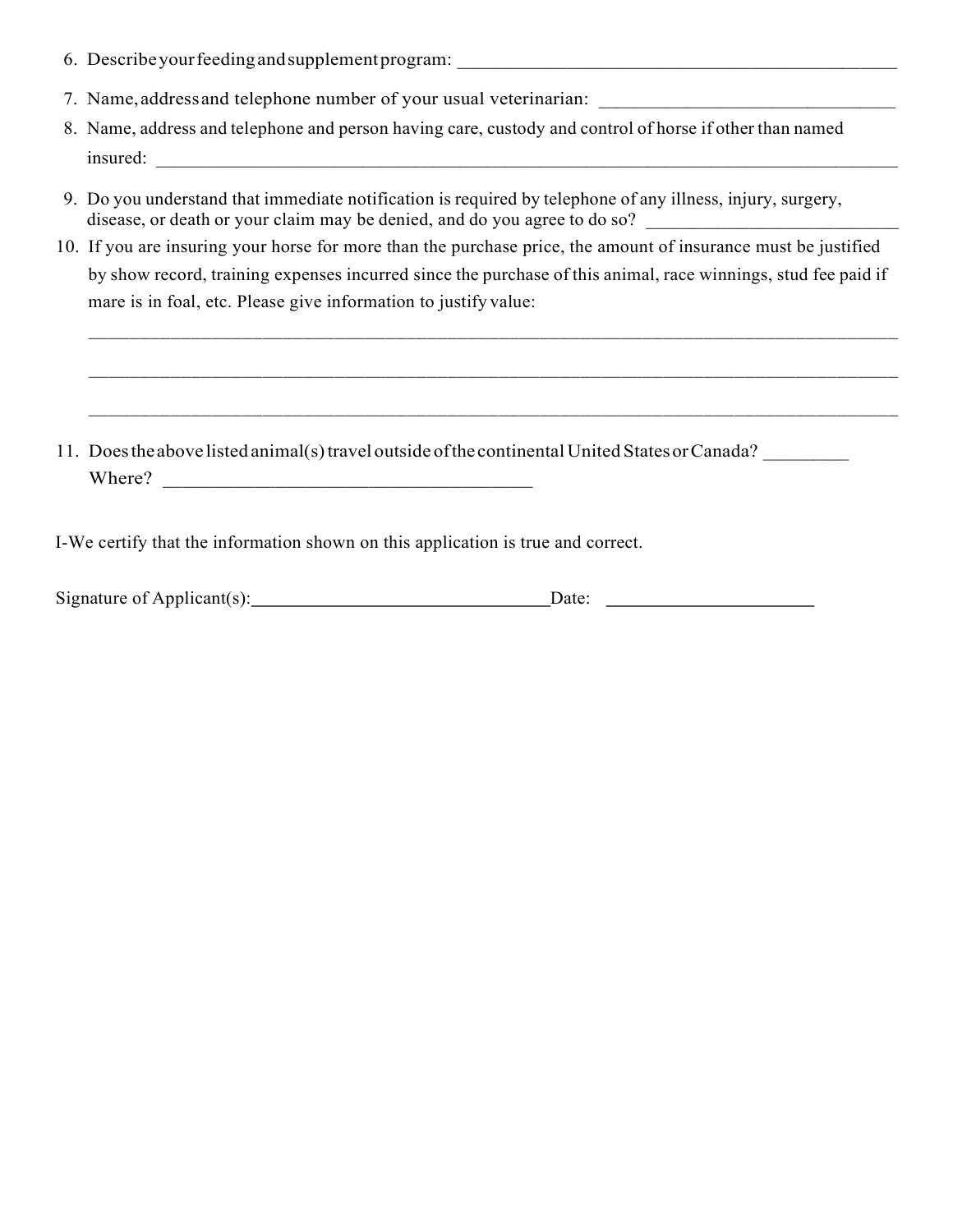### GENERAL FRAUD STATEMENT

#### (Not applicable in the states mentioned below where <sup>a</sup> specific warning applies.)

Any person who knowingly and with intent to defraud any insurance company or other person files an application for insurance or statement of claim containing any materially false information, or conceals for the purpose of misleading, information concerning any fact material thereto, may be committing <sup>a</sup> fraudulent insurance act, and may be subject to <sup>a</sup> civil penalty or fine.

Alabama - Any person who knowingly presents <sup>a</sup> false or fraudulent claim for payment of <sup>a</sup> loss or benefit or who knowingly presents false information in an application for insurance is guilty of <sup>a</sup> crime and may be subject to restitution, fines, or confinement in prison, or any combination thereof.

Arkansas, District of Columbia, Louisiana, Rhode Island, West Virginia - Any person who knowingly presents a false or fraudulent claim for payment of a loss or benefit or knowingly presents false information in an application for insurance is guilty of <sup>a</sup> crime and may be subject to fines and confinement in prison.

Colorado- It is unlawful to knowingly provide false, incomplete, or misleading facts or information to an insurance company for the purpose of defrauding or attempting to defraud the company. Penalties may include imprisonment, fines, denial of insurance and civil damages. Any insurance company or agent of an insurance company who knowingly provides false, incomplete, or misleading facts or information to <sup>a</sup> policyholder or claimant for the purpose of defrauding or attempting to defraud the policyholder or claimant with regard to <sup>a</sup> settlement or award payable for insurance proceeds shall be reported to the Colorado Division of Insurance within the Department of Regulatory Agencies

Florida - Any person who knowingly and with intent to injure, defraud, or deceive any insurer files <sup>a</sup> statement of claim containing any false, incomplete, or misleading information is guilty of <sup>a</sup> felony of the third degree.

Kansas - An act committed by any person who, knowingly and with intent to defraud, presents, causes to be presented or prepares with knowledge or belief that it will be presented to or by an insurer, purported insurer, broker or any agent thereof, any written, electronic, electronic impulse, facsimile, magnetic, oral, or telephonic communication or statement as part of, or in support of, an application for the issuance of, or the rating of an insurance policy for personal or commercial insurance, or <sup>a</sup> claim for payment or other benefit pursuant to an insurance policy for commercial or personal insurance which such person knows to contain materially false information concerning any fact material thereto; or conceals, for the purpose of misleading, information concerning any fact material thereto.

Kentucky - Any person who knowingly and with intent to defraud any insurance company or other person files an application for insurance containing any materially false information or conceals, for the purpose of misleading, information concerning any fact material thereto commits <sup>a</sup> fraudulent insurance act, which is <sup>a</sup> crime.

Maine - It is <sup>a</sup> crime to knowingly provide false, incomplete or misleading information to an insurance company for the purpose of defrauding the company. Penalties may include imprisonment, fines or denial of insurance benefits.

Maryland - Any person who knowingly or willfully presents <sup>a</sup> false or fraudulent claim for payment of <sup>a</sup> loss or benefit or who knowingly or willfully presents false information in an application for insurance is guilty of <sup>a</sup> crime and may be subject to fines and confinement in prison.

New Jersey, New Mexico - Any person who knowingly presents <sup>a</sup> false or fraudulent claim for payment of <sup>a</sup> loss or benefit or knowingly presents false information in an application for insurance is guilty of <sup>a</sup> crime and may be subject to civil fines and criminal penalties.

New York - Any person who knowingly and with intent to defraud any insurance company or other person files an application for insurance or statement of claim containing any materially false information, or conceals for the purpose of misleading, information concerning any fact material thereto, commits <sup>a</sup> fraudulent insurance act, which is <sup>a</sup> crime, and shall also be subject to <sup>a</sup> civil penalty not to exceed five thousand dollars and the stated value of the claim for each such violation.

Ohio - Any person who, with intent to defraud or knowing that he is facilitating <sup>a</sup> fraud against an insurer, submits an application or files <sup>a</sup> claim containing <sup>a</sup> false or deceptive statement is guilty of insurance fraud.

Oklahoma - WARNING: Any person who knowingly, and with intent to injure, defraud or deceive any insurer, makes any claim for the proceeds of an insurance policy containing any false, incomplete or misleading information is guilty of <sup>a</sup> felony.

Oregon - Any person who knowingly and with intent to defraud or solicit another to defraud the insurer by submitting an application containing <sup>a</sup> false statement as to any material fact may be violating state law.

Pennsylvania - Any person who knowingly and with intent to defraud any insurance company or other person files an application for insurance or statement of claim containing any materially false information or conceals for the purpose of misleading, information concerning any fact material thereto commits <sup>a</sup> fraudulent insurance act, which is <sup>a</sup> crime and subjects such person to criminal and civil penalties.

Tennessee, Virginia, Washington - It is <sup>a</sup> crime to knowingly provide false, incomplete or misleading information to an insurance company for the purpose of defrauding the company. Penalties include imprisonment, fines and denial of insurance benefits.

### DECLARATION

DO NOT SIGN THIS APPLICATION UNTIL YOU HAVE READ ALL OF ITS CONTENTS AND THE APPLICABLE FRAUD WARNING(S):

Your failure to disclose any material information that could reasonably result in a claim may result in the insurance policy/coverage that you are applying for being void and/or subject to rescission. If any of the information in this application has been falsely stated by you or if material information has not been disclosed by you which may influence the Company's underwriting decision, any insurance policy/coverage issued to you by the Company may be void and/or subject to rescission.

 $I/W$ e, the undersigned, am/are applying to insure the above mentioned horse(s). I/We confirm to the best of my/our knowledge and belief that the above statements are true, complete and correct, and that I/we have disclosed all material information. I/We acknowledge that this application is not <sup>a</sup> binder of insurance coverage or an insurance policy. I/We acknowledge my/our completion of this application does not obligate me/us to purchase an insurance policy/coverage from the Company. I/We also acknowledge that my operation may be subject to inspection by the Company or its authorized representative.

Applicant Signature Date Date Date of the Date of the Date of the Date Date of the Date of the Date of the Date of the Date of the Date of the Date of the Date of the Date of the Date of the Date of the Date of the Date of

Broker Signature (NH only) Date Date of the Signature (NH only)

EMP-SUP102-0916

Broker Name: License Number: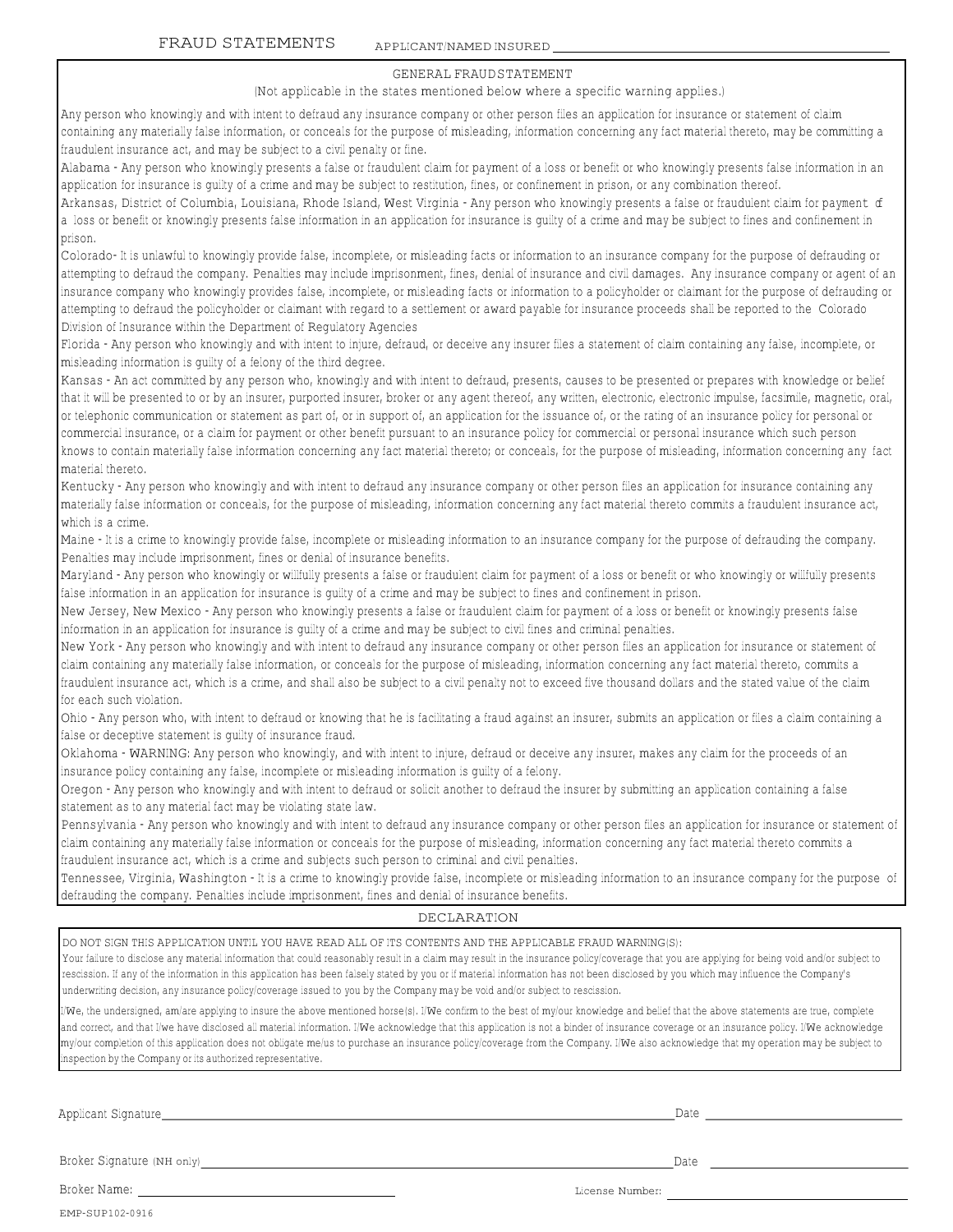# Statement of Health for Horse Mortality Insurance

IMPORTANT NOTE: A separate Statement of Health must be filled out for each horse on the application. Completion and signing of this statement of health in no way binds the Company to the risk or implies coverage is in effect

|    | Name of Applicant: Name of Horse: Name of Horse:                                                         |                |                |  |  |  |  |
|----|----------------------------------------------------------------------------------------------------------|----------------|----------------|--|--|--|--|
| 1. | Is the horse currently free of lameness and healthy, without the use of drugs, for intended use?         |                |                |  |  |  |  |
| 2. | Have you observed the horse in all gaits involved in its intended use?                                   |                |                |  |  |  |  |
| 3. | Does the horse have any past conformational problems or defects, illness or disease, lameness,           |                |                |  |  |  |  |
|    | injury or physical disability including but not limited to: laminitis/founder, OCD, neurological         |                |                |  |  |  |  |
|    | disorders e.g. EPM, navicular disease and/or degenerative joint disease?                                 | Yes            | N <sub>o</sub> |  |  |  |  |
| 4. | Has the horse had any colic, impaction, colic surgery or intestinal disorders within the last 36 months? |                |                |  |  |  |  |
|    |                                                                                                          | Yes            | N <sub>o</sub> |  |  |  |  |
| 5. | Has the horse been nerved or received any surgical treatment for lameness?                               | Yes            | No             |  |  |  |  |
| 6. | Has horse been examined/treated by a vet for other than routine care within the last year?               | Yes            | No             |  |  |  |  |
| 7. | Has the horse undergone diagnostic ultrasound, bone scan or x-rays within the last 36 months? Yes        |                | No             |  |  |  |  |
| 8. | Has the horse received joint injections, any type of medication long or short term, or any preventative  |                |                |  |  |  |  |
|    | treatments with in the last24 months?                                                                    | Yes            | No             |  |  |  |  |
| 9. | Has the horse been tested for HYPP? Yes No<br>Results: NN<br><b>NH</b><br><b>HH</b>                      |                |                |  |  |  |  |
|    | 10. Has the horse received regular annual vaccinations including West Nile Virus & remained on its'      |                |                |  |  |  |  |
|    | regular worming program?                                                                                 | Yes            | N <sub>o</sub> |  |  |  |  |
|    | 11. Is the animal due to foal any time during the proposed policy period?<br>Yes                         | No             | N/A            |  |  |  |  |
|    | If yes, give estimated foaling date along with previous number of foals.                                 |                |                |  |  |  |  |
|    | 12. Was a pre-purchase exam done this year? (If yes, please attach a copy)<br>Yes                        | N <sub>o</sub> | N/A            |  |  |  |  |
|    | 13. If yes was answered to any question 3 through 9 please provide details:                              |                |                |  |  |  |  |
|    |                                                                                                          |                |                |  |  |  |  |
|    |                                                                                                          |                |                |  |  |  |  |
|    |                                                                                                          |                |                |  |  |  |  |
|    |                                                                                                          |                |                |  |  |  |  |
|    | 14. Has the feeding & supplement program changed in the last year?                                       | Yes            | No             |  |  |  |  |
|    | Explainifso<br><u> 1989 - John Stein, Amerikaansk politiker (</u>                                        |                |                |  |  |  |  |

I understand and agree that the policy to be issued shall be founded upon this representation of owner contained herein. Prior policy information and this representation of owner shall be the basis of the contract and, if anything be falsely stated, or information withheld, to influence the Company's decision, the insurance shall be null and void.